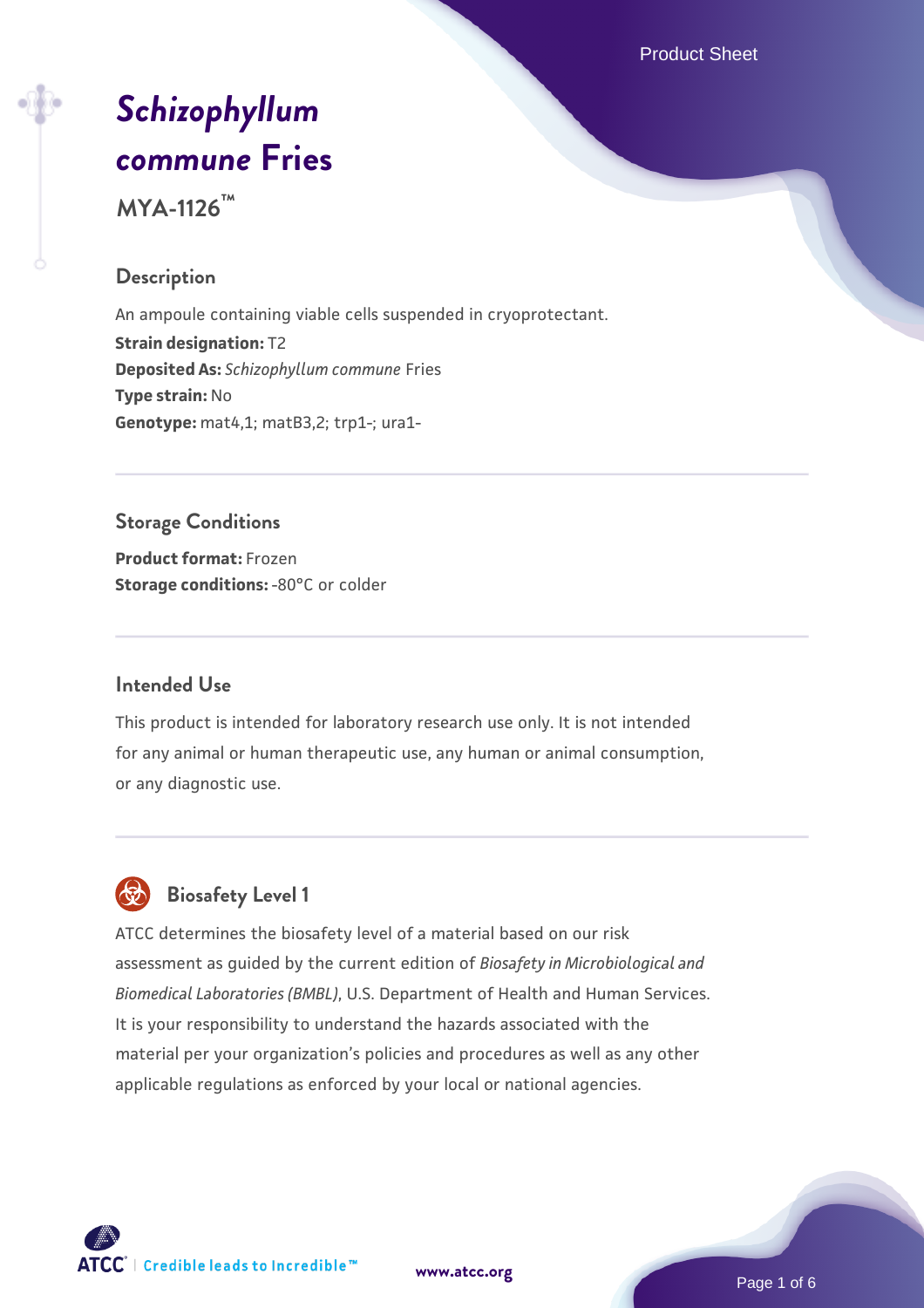ATCC highly recommends that appropriate personal protective equipment is always used when handling vials. For cultures that require storage in liquid nitrogen, it is important to note that some vials may leak when submersed in liquid nitrogen and will slowly fill with liquid nitrogen. Upon thawing, the conversion of the liquid nitrogen back to its gas phase may result in the vial exploding or blowing off its cap with dangerous force creating flying debris. Unless necessary, ATCC recommends that these cultures be stored in the vapor phase of liquid nitrogen rather than submersed in liquid nitrogen.

# **Certificate of Analysis**

For batch-specific test results, refer to the applicable certificate of analysis that can be found at www.atcc.org.

#### **Growth Conditions**

**Medium:**  [ATCC Medium 987: CYM medium](https://www.atcc.org/-/media/product-assets/documents/microbial-media-formulations/9/8/7/atcc-medium-987.pdf?rev=80a7aaba0d6d4927a359e9ccdb642bf4) **Temperature:** 30°C **Incubation:** Protocol: plus tryptophan

#### **Handling Procedures**

**Frozen ampoules** packed in dry ice should either be thawed immediately or stored in liquid nitrogen. If liquid nitrogen storage facilities are not available, frozen ampoules may be stored at or below -70°C for approximately one week. **Do not under any circumstance store frozen ampoules at refrigerator freezer temperatures (generally -20°C)**. Storage of frozen material at this

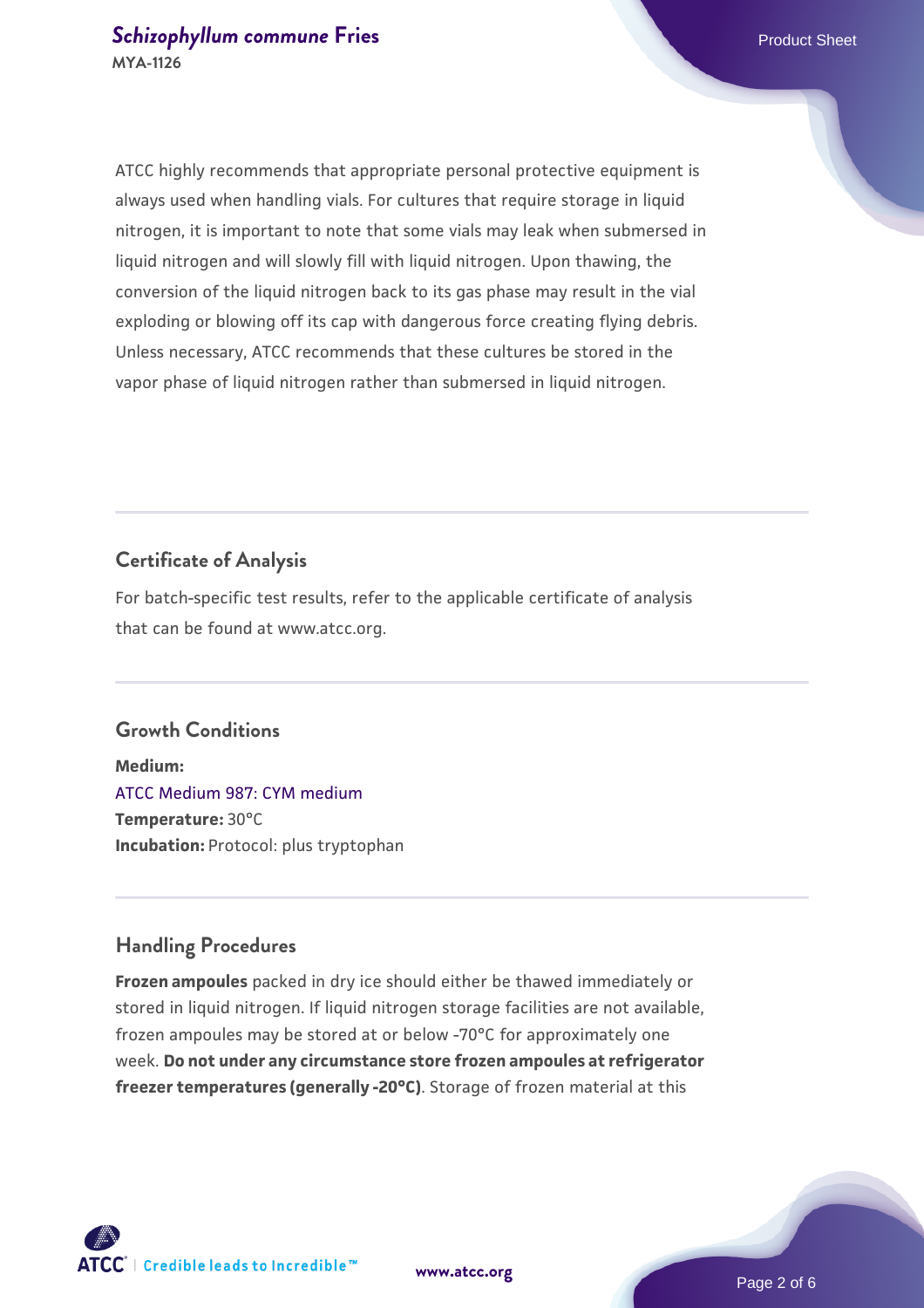# **[Schizophyllum commune](https://www.atcc.org/products/mya-1126)** [Fries](https://www.atcc.org/products/mya-1126) **Product Sheet** Product Sheet

temperature will result in the death of the culture.

- 1. To thaw a frozen ampoule, place in a **25°C to 30°C** water bath, until just thawed **(approximately 5 minutes)**. Immerse the ampoule just sufficient to cover the frozen material. Do not agitate the ampoule.
- 2. Immediately after thawing, wipe down ampoule with 70% ethanol and aseptically transfer at least 50 µL (or 2-3 agar cubes) of the content onto a plate or broth with medium recommended.
- 3. Incubate the inoculum/strain at the temperature and conditions recommended.
- 4. Inspect for growth of the inoculum/strain regularly for up to 4 weeks. The time necessary for significant growth will vary from strain to strain.

#### **Notes**

Additional information on this culture is available on the ATCC web site at [www.atcc.org.](http://www.atcc.org/)

# **Material Citation**

If use of this material results in a scientific publication, please cite the material in the following manner: *Schizophyllum commune* Fries (ATCC MYA-1126)

#### **References**

References and other information relating to this material are available at www.atcc.org.

#### **Warranty**

The product is provided 'AS IS' and the viability of ATCC® products is



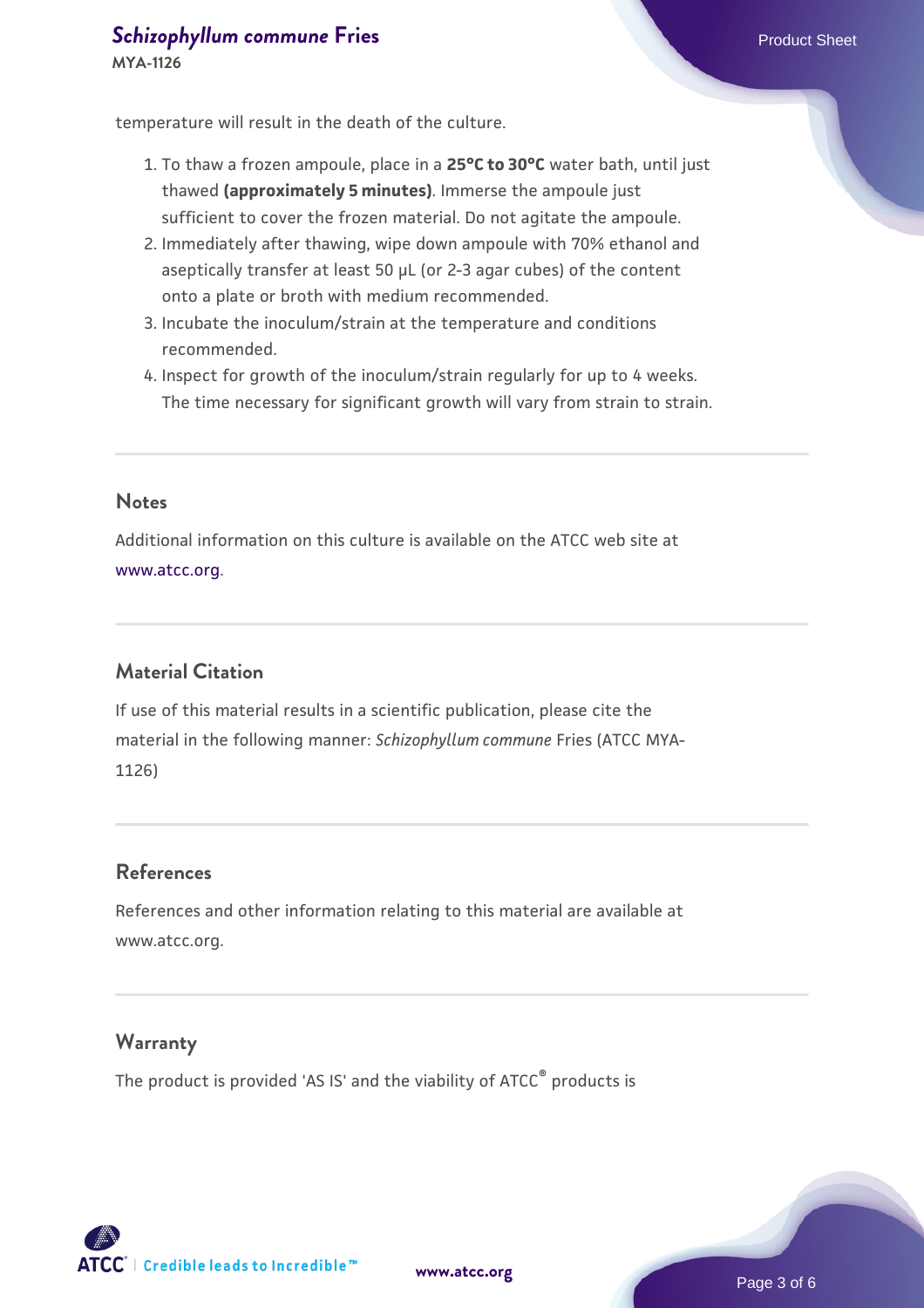# **[Schizophyllum commune](https://www.atcc.org/products/mya-1126)** [Fries](https://www.atcc.org/products/mya-1126) **Product Sheet** Product Sheet **MYA-1126**

warranted for 30 days from the date of shipment, provided that the customer has stored and handled the product according to the information included on the product information sheet, website, and Certificate of Analysis. For living cultures, ATCC lists the media formulation and reagents that have been found to be effective for the product. While other unspecified media and reagents may also produce satisfactory results, a change in the ATCC and/or depositor-recommended protocols may affect the recovery, growth, and/or function of the product. If an alternative medium formulation or reagent is used, the ATCC warranty for viability is no longer valid. Except as expressly set forth herein, no other warranties of any kind are provided, express or implied, including, but not limited to, any implied warranties of merchantability, fitness for a particular purpose, manufacture according to cGMP standards, typicality, safety, accuracy, and/or noninfringement.

#### **Disclaimers**

This product is intended for laboratory research use only. It is not intended for any animal or human therapeutic use, any human or animal consumption, or any diagnostic use. Any proposed commercial use is prohibited without a license from ATCC.

While ATCC uses reasonable efforts to include accurate and up-to-date information on this product sheet, ATCC makes no warranties or representations as to its accuracy. Citations from scientific literature and patents are provided for informational purposes only. ATCC does not warrant that such information has been confirmed to be accurate or complete and the customer bears the sole responsibility of confirming the accuracy and completeness of any such information.

This product is sent on the condition that the customer is responsible for and assumes all risk and responsibility in connection with the receipt, handling, storage, disposal, and use of the ATCC product including without limitation taking all appropriate safety and handling precautions to minimize health or



**[www.atcc.org](http://www.atcc.org)**

Page 4 of 6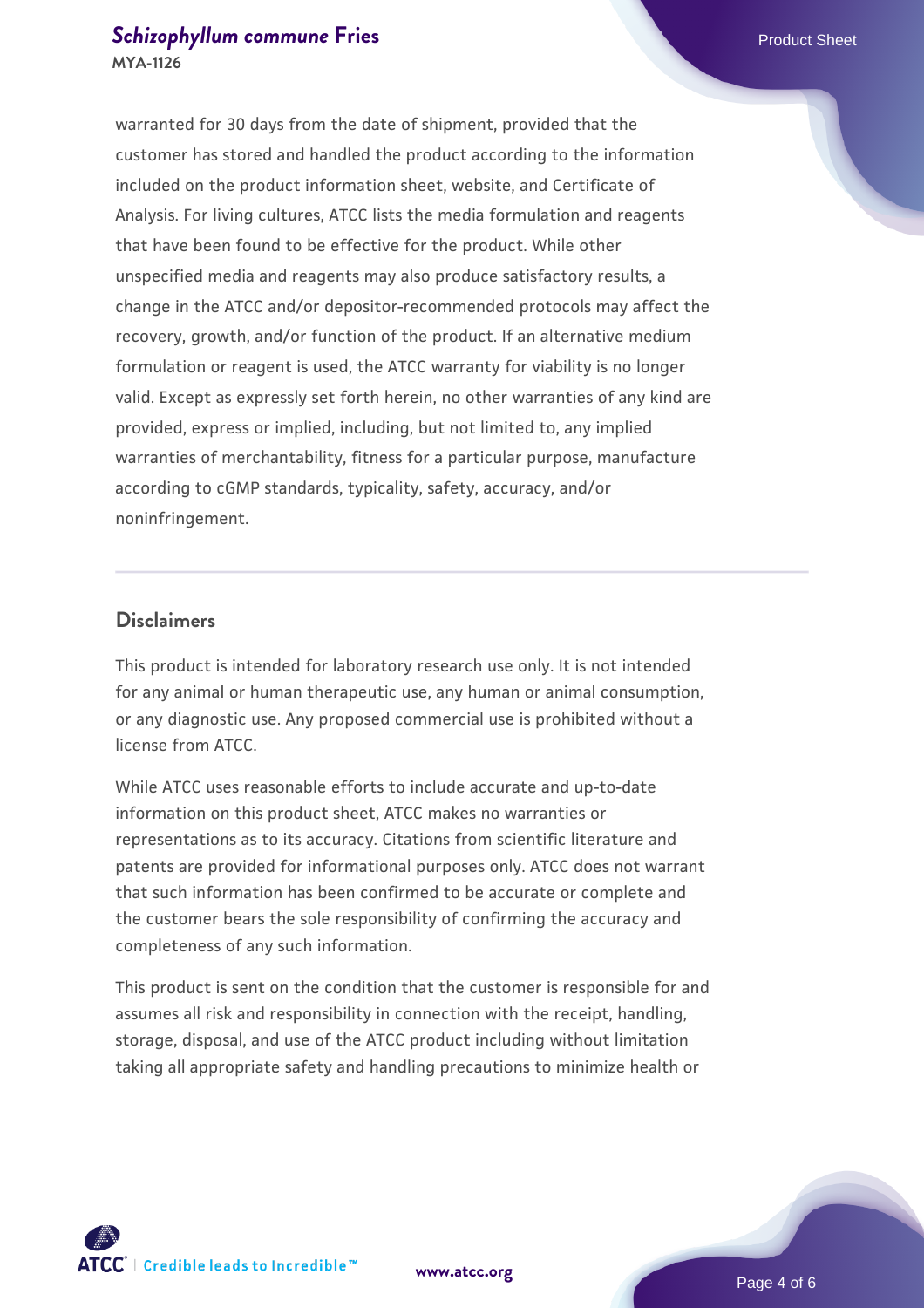environmental risk. As a condition of receiving the material, the customer agrees that any activity undertaken with the ATCC product and any progeny or modifications will be conducted in compliance with all applicable laws, regulations, and guidelines. This product is provided 'AS IS' with no representations or warranties whatsoever except as expressly set forth herein and in no event shall ATCC, its parents, subsidiaries, directors, officers, agents, employees, assigns, successors, and affiliates be liable for indirect, special, incidental, or consequential damages of any kind in connection with or arising out of the customer's use of the product. While reasonable effort is made to ensure authenticity and reliability of materials on deposit, ATCC is not liable for damages arising from the misidentification or misrepresentation of such materials.

Please see the material transfer agreement (MTA) for further details regarding the use of this product. The MTA is available at www.atcc.org.

# **Copyright and Trademark Information**

© ATCC 2021. All rights reserved. ATCC is a registered trademark of the American Type Culture Collection.

## **Revision**

This information on this document was last updated on 2021-05-20

# **Contact Information**

ATCC 10801 University Boulevard Manassas, VA 20110-2209 **IISA** US telephone: 800-638-6597